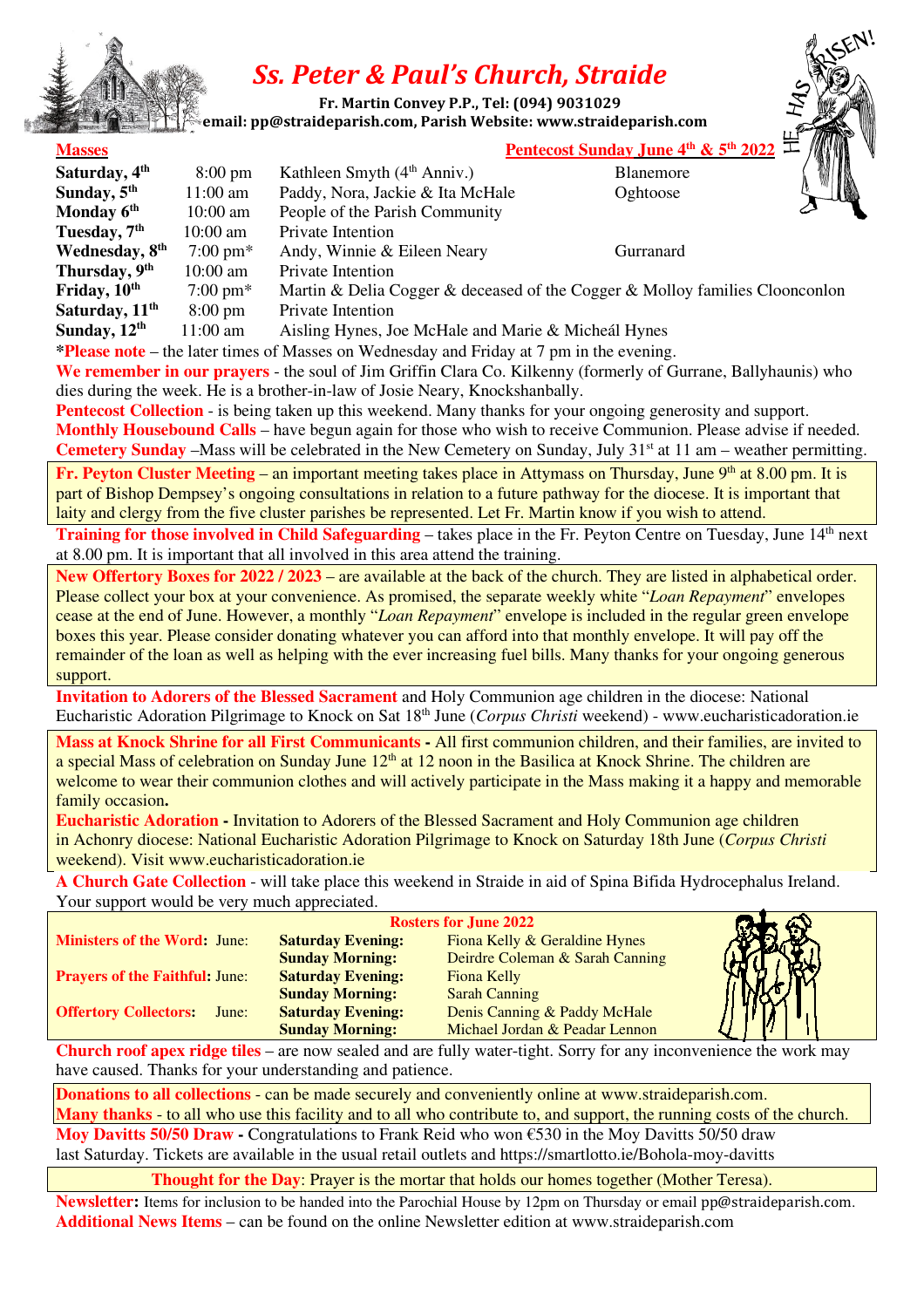#### **A Word of thanks…**

On the 16<sup>th</sup> of October, in response to Pope Francis' invitation, we launched the Synodal Journey in our Diocese. Over the past number of months, I invited parishioners to respond to questions linked with their experience of the Church today. I was heartened by the responses that came back through written and online submission as well as those who attended the four Cluster area meetings. The responses have now been collated and a report has been written. It is available to view on www.achonrydiocese.org. The report has been submitted to the Synod Steering Committee and will form part of a national response which will be submitted to Rome.

I wish to thank all who took the time to participate in any way. I express my deepest gratitude to the three members of the *Diocesan Pastoral Leadership Team:* Maeve Leheny, Bill Carthy and Fr. Eugene Duffy who put many hours into the process to see it come to fruition.

Now that the report is complete and parishioners have expressed their views, it will be our task to reflect upon how we respond to some of the priorities that emerged. I pray for the guidance of the Holy Spirit in our continued discernment.

With warm wishes and every blessing,

+*Paul Dempsey*,

Bishop of Achonry.

**COVID-19 Support Line for Older People** – *ALONE* Professional staff are available to answer queries and give advice and reassurance where necessary. The support line is open 7 days a week, 8am - 8pm, by calling 0818 222 024.

### **A Prayer for Pentecost**

We stand before you Holy Spirit as we gather in your name.

Thank you for the many gifts you have poured out upon our Diocese.

As we engage with the challenges of today, open our hearts to hear your voice and help us to discern where you are calling us.

Bless our Diocesan community: our people, priests, deacons, religious and bishop.

May the tongues of fire that descended upon the disciples at Pentecost come upon us in this moment.

Give us courage and strength to respond in a generous way to your call so that we may be true witnesses in the service of your Gospel.

#### Amen.

**Please Remember** – Newsletters are 'single use items'. If you take one on the way into church, please bring it home with you. Do not discard it on the seat or return it to where you got it from.

**Lough Derg Three Day Pilgrimage** runs Wed 1<sup>st</sup> June until 15<sup>th</sup> August (Sat 13<sup>th</sup> Aug is final day to begin the Pilgrimage). Admission €80 | Booking advised | Concessions available for students, seniors and groups. All booking info, including organised parish groups available at www.loughderg.org, email info@loughderg.org or telephone (071) 9861518. *Lough Derg, Pettigo, Co Donegal, F94 N289*

**Foxford Alzheimer's community trust** - We are currently looking for staff to work in our new day service /social club in Foxford. We have 2 positions to fill. The first being a social activities coordinator. The other being a bus driver/site care taker. We can only accept those who are in current receipt of social welfare payments. Contact (094) 9256662 or email factmanager101@gmail.com. No experience needed; training will be provided. Also, all new members welcome. Give us a call to book your place.

**Accord Counselling** - Challenging times can be rough on relationships. When it comes to protecting your most precious investment (your marriage), talk to ACCORD. Our services, based on your needs, not your ability to pay, can help you get the most from your marriage. Morning and evening appointments are available. Office hours are from 10 am to 1pm Monday to Friday, contact (094) 92 54944 or email accordcharlestown@gmail.com.

**Mayo Cancer Support** - offers a range of emotional support to people with cancer and their families. Call 094 9038407 for information.

**Bereavement Support Group at Knock Shrine** - Life after a family bereavement can feel very lonely. Sometimes spending time with others who know the experience can be helpful. A *Bereavement Support Group* meets every Wed at 11am at the Family Centre, Knock. All are welcome. More information from Monica Morley Knock 094-9375320.

**Foxford Social Club** (formerly Foxford Daycare) - are now accepting mew members. The club is suitable for people in the early to moderate stages of dementia, people with early On-Set dementia, people living in rural isolation as well as people living on their own and in need of company. The club operates weekly Monday to Friday. For more information call (094) 9256662 or email factmanager101@gmail.com.

**CCTV –** operates 24 / 7 within the Church and in the Church car park. The parish policy concerning CCTV can be found on the parish website (www.straideparish.com) – as can all parish policies.